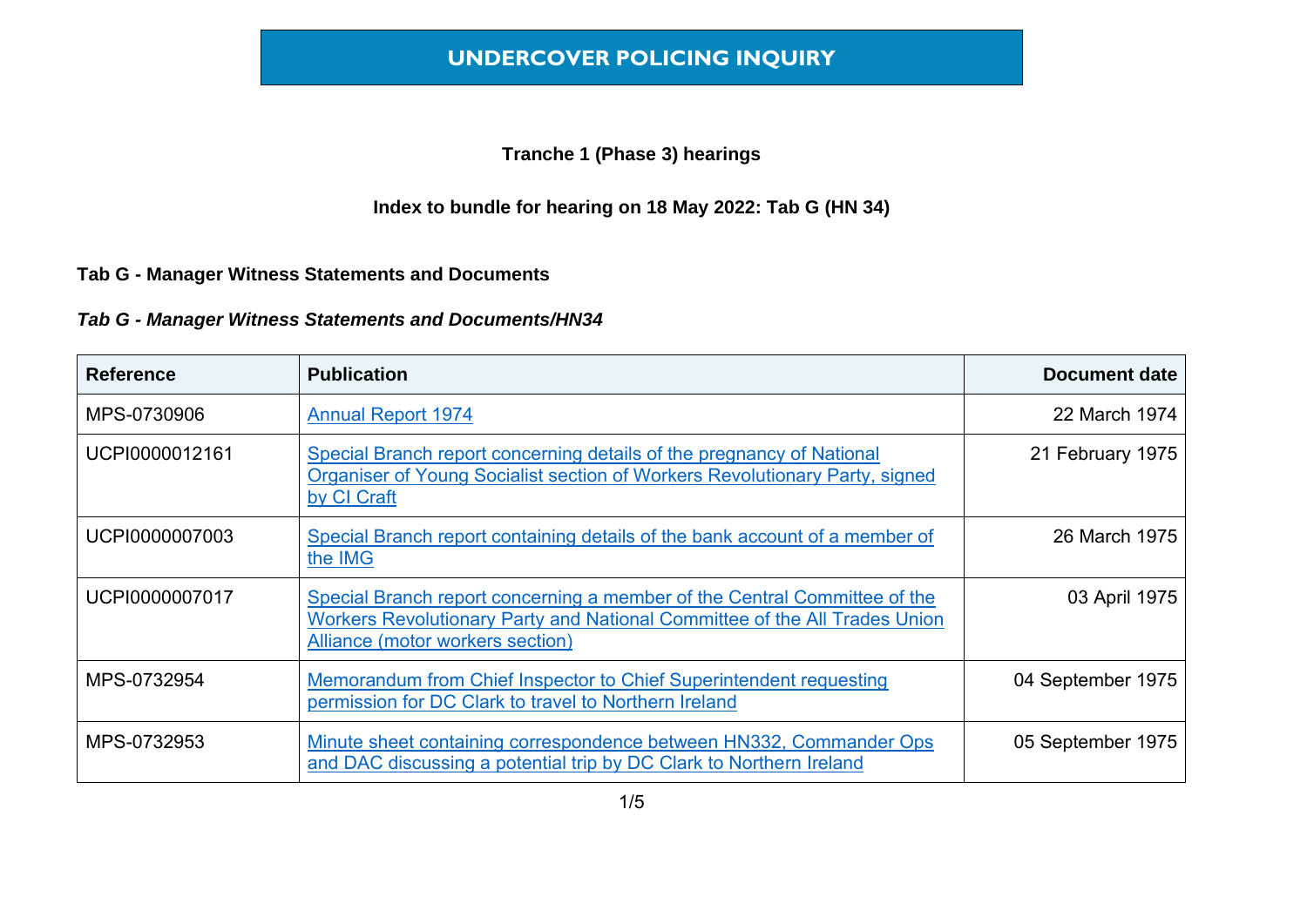| UCPI0000009417 | Special Branch report concerning personal details of a 16-year-old member of<br>Dagenham branch of Young Socialists                              | 05 January 1976   |
|----------------|--------------------------------------------------------------------------------------------------------------------------------------------------|-------------------|
| UCPI0000027451 | Security Service note for policy file concerning meeting between DCI Kneale,<br>DI Craft and F5                                                  | 16 January 1976   |
| MPS-0730745    | Memorandum from Ch. Supt. Watts to Commander Ops concerning the<br>findings of a working party set up to review the current situation of the SDS | 15 March 1976     |
| MPS-0730099    | <b>Annual Report 1975</b>                                                                                                                        | 19 March 1976     |
| MPS-0728980    | Memorandum enclosing SDS Annual Report 1976 authored by CI Craft                                                                                 | 06 April 1976     |
| UCPI0000030057 | Security Service Note for File regarding additional protection to be afforded to<br>the file on HN297 Rick Gibson                                | 30 April 1976     |
| UCPI0000010719 | Special Branch report stating that Ernest Rodker is in hospital following a<br>heart attack                                                      | 23 July 1976      |
| UCPI0000010824 | Special Branch report on a meeting of the Labour Movement Delegation to<br>Ireland sub-committee of TOM                                          | 23 August 1976    |
| MPS-0730728    | Minute Sheet concerning the provision of senior officer supervision for UCOs<br>present at a demonstration in Blackburn                          | 03 September 1976 |
| MPS-0730729    | Letter to DAC Gilbert concerning an 'Action Against Racism' demonstration<br>that had taken place in Blackburn                                   | 20 September 1976 |
| MPS-0737456    | Special Branch Memorandum on the applicability of the Interchange Scheme<br>to SDS officers                                                      | 15 March 1977     |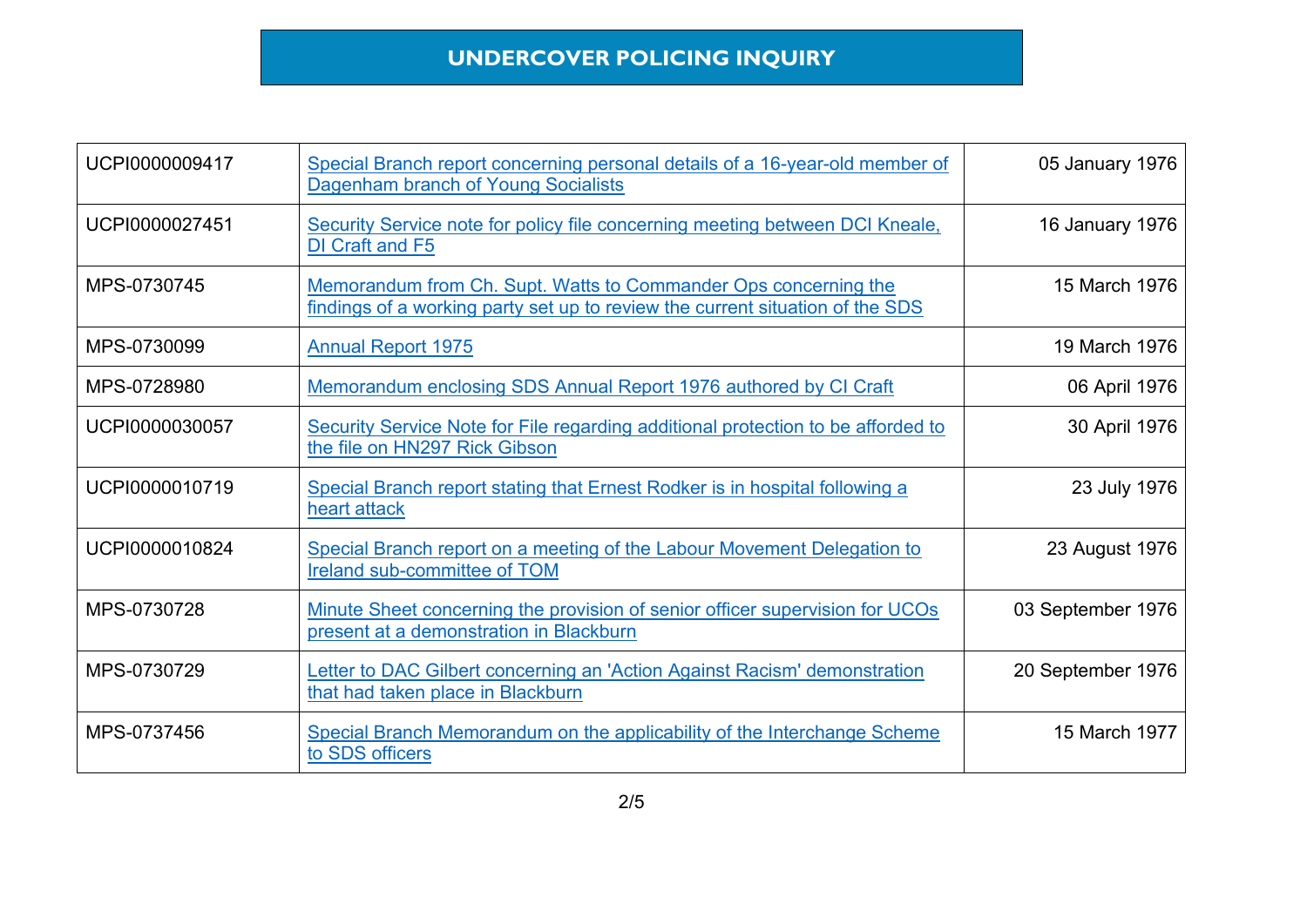| MPS-0730700    | Letter from Box 500 to DCI Craft re SDS SWP reporting                                                                                                                 | 23 June 1977      |
|----------------|-----------------------------------------------------------------------------------------------------------------------------------------------------------------------|-------------------|
| UCPI0000017523 | Special Branch report on a member of the SWP who is having an affair with a<br>participant in Women's Voice activities                                                | 29 June 1977      |
| UCPI0000011180 | Special Branch report on the Communist Party of England (Marxist-Leninist)<br>reviewing their tactics following a recent Anti- National Front demonstration.          | 23 August 1977    |
| MPS-0732886    | Notes authored by DI Willingale following Lewisham demonstration concerning<br>points made by SDS officers to assist methods of policing future<br>demonstrations     | 01 September 1977 |
| MPS-0732885    | Minute sheet from Special Branch file concerning Lewisham Anti-National<br>Front demonstration, signed by CI Craft                                                    | 02 September 1977 |
| UCPI0000010955 | Special Branch report containing a list of attendees at Progressive Cultural<br>Association concerts in recent months who gave their contact details to<br>organisers | 08 September 1977 |
| UCPI0000030058 | Security Service note for policy file concerning meeting between DCI Craft,<br>DCI Pryde and Security Service to discuss targets                                      | 19 September 1977 |
| UCPI0000010971 | Special Branch report stating that a woman now has two daughters                                                                                                      | 20 September 1977 |
| UCPI0000010996 | Special Branch report containing personal information about a member of the<br>Anarchy Collective including details of a criminal conviction and his sexuality        | 26 September 1977 |
| UCPI0000011874 | Special Branch report on a child who attends meetings of the Walthamstow<br>branch of the SWP                                                                         | 13 March 1978     |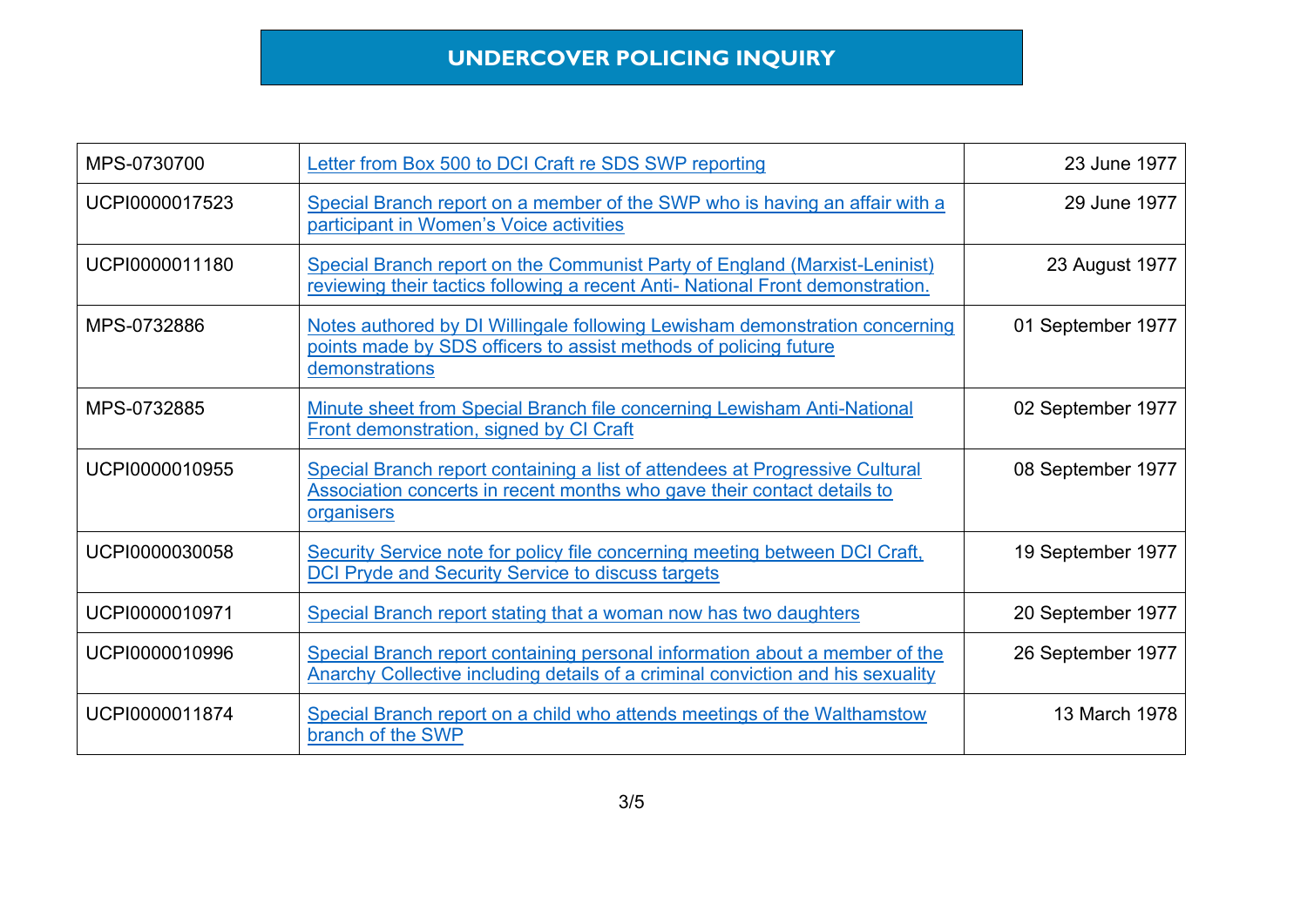| MPS-0728981    | <b>SDS Annual Report for 1977</b>                                                                                                                                                                                           | 13 March 1978     |
|----------------|-----------------------------------------------------------------------------------------------------------------------------------------------------------------------------------------------------------------------------|-------------------|
| UCPI0000011924 | Special Branch report on a member of the Seven Sisters Branch of the SWP                                                                                                                                                    | 07 April 1978     |
| MPS-0526784    | Minute sheet enclosing memoranda discussing the arrest and conviction of<br><b>HN13</b>                                                                                                                                     | 19 April 1978     |
| UCPI0000011984 | Special Branch report on the final court appearances of those arrested at a<br>demonstration held under the auspices of the East<br><b>London People's Front</b>                                                            | 24 April 1978     |
| UCPI0000011356 | Special Branch report on HN13's appearance, alongside three other<br>individuals, at Lambeth Magistrates' Court on various<br>public order charges arising from the National Front meeting at Loughborough<br><b>School</b> | 07 August 1978    |
| MPS-0731858    | Minute sheet from Special Branch file regarding the continuation of the SDS<br>from 1979 to 1982                                                                                                                            | 01 February 1979  |
| MPS-0728964    | <b>Annual Report 1978</b>                                                                                                                                                                                                   | 08 March 1979     |
| MPS-0728963    | <b>Annual Report 1979</b>                                                                                                                                                                                                   | 01 April 1980     |
| MPS-0737457    | List of SDS Officers granted exemption from the Interchange Scheme                                                                                                                                                          | 07 October 1981   |
| MPS-0735829    | Correspondence related to a "thank you" party organised by the Security<br><b>Service for members of Special Branch</b>                                                                                                     | 30 September 1983 |
| MPS-0526785    | Minute Sheets and Memoranda concerning the arrests of HN12 and HN13                                                                                                                                                         | 17 January 1984   |